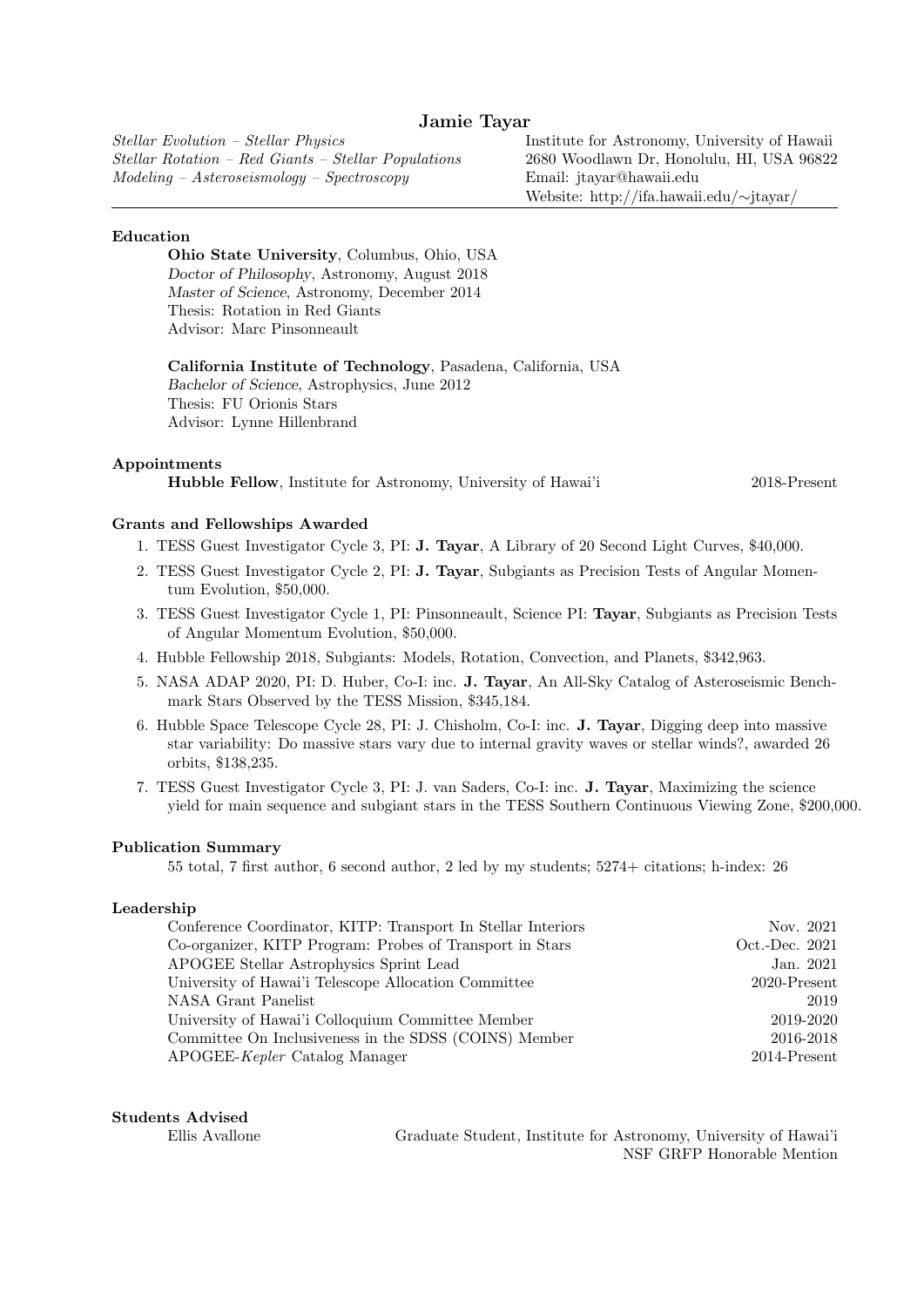Diego Godoy-Rivera Graduate Student, Ohio State University Erica Bufanda Graduate Student, Institute for Astronomy, University of Hawai'i Awarded Best IfA second year project, Outstanding Research Presentation at SACNAS 2019 Don Dixon Graduate Student, Fisk University, Vanderbilt University

# Invited Talks and Colloquia

| University of Florida, 2021                                                 |                                   | Colloquium      |
|-----------------------------------------------------------------------------|-----------------------------------|-----------------|
| University of Alabama, 2021                                                 |                                   | Colloquium      |
| University of Notre Dame, 2021                                              |                                   | Colloquium      |
| University of Utah, 2021                                                    |                                   | Colloquium      |
| Boston University, 2021                                                     |                                   | Colloquium      |
| Florida Institute of Technology, 2020                                       |                                   | Colloquium      |
| Mississippi State University, 2020                                          |                                   | Colloquium      |
| University of Pittsburgh, Astronomy Seminar, 2020                           |                                   | Colloquium      |
| Richard and Patricia Wagner Seminar, Berea College, 2020                    |                                   | Invited Seminar |
| KASC-12/TASC-5, MIT, Cambridge, MA, 2019                                    |                                   | Invited Talk    |
| Planet-Star Connections in the Era of TESS and Gaia, KITP, 2019             |                                   | Invited Talk    |
| Better Stars, Better Planets, Kavli Institute for Theoretical Physics, 2019 |                                   | Invited Talk    |
| Institute for Astronomy, University of Hawaii- Manoa, 2018                  |                                   | Colloquium      |
| The Metal-poor Galaxy, Ringberg Castle, Germany, 2018                       |                                   | Invited Talk    |
| Exoplanets Orbiting Hot Stars, Vanderbilt University, 2018                  |                                   | Invited Talk    |
| Physics and Astronomy Department Seminar, Rice University, 2018             |                                   | Colloquium      |
| Stellar Astrophysics Centre Seminar, Aarhus University, Denmark, 2018       |                                   | Colloquium      |
| Ohio State CCAPP Summer Seminar, Ohio State, Columbus, OH, 2016             |                                   | Invited Talk    |
| SDSS-IV Collaboration Meeting, Madison, WI, 2016                            |                                   | Invited Talk    |
| Cool Stars 19, Uppsala, Sweden, 2016                                        | Prize Talk (Best Graduate Poster) |                 |
|                                                                             |                                   |                 |

#### Teaching Experience

Guest Lecturer, Institute for Astronomy, University of Hawaii Radiative Processes (Graduate Level), Spring 2020 Teaching Assistant, Astronomy Department, Ohio State Astronomy Lab (General Education/Non-majors), Fall 2015, Fall 2016 Methods of Observational Astronomy & Data Analysis (Upper Division Majors), Fall 2016 Principles of Stellar Evolution & Nucleosynthesis (Upper Division Majors), Spring 2014 Introductory Astronomy (General Education/Non-majors), Fall 2012,Summer 2013, Fall 2014 Teaching Assistant, Astrophysics Department, Caltech Introductory Astronomy (General Education/Non-majors), Spring 2011

# Service and Outreach

Referee ApJ, A&A Sigma Xi Science Café Invited Talk: Eclipse 2017 Public Talk, Astronomy on Tap, Columbus Regular Volunteer, Ohio State Public Roof Nights and Star Parties Breakfast of Science Champions Co-organizer 2016 Regularly Run Astronomy Demos at Schools, Libraries, and Camps

# References

| Marc Pinsonneault | The Ohio State University                      | pinsonneault.1@osu.edu |
|-------------------|------------------------------------------------|------------------------|
| Daniel Huber      | Institute for Astronomy, University of Hawai'i | huberd@hawaii.edu      |
| Jennifer Johnson  | The Ohio State University                      | johnson.3064@osu.edu   |

# Additional References

| Keivan Stassun      | Vanderbilt University                            | keivan.stassun@vanderbilt.edu |
|---------------------|--------------------------------------------------|-------------------------------|
| Jennifer van Saders | Institute for Astronomy, University of Hawai'i   | ilys@hawaii.edu               |
| Rafael García       | Département d'Astrophysique, IRFU/DRF/CEA Saclay | rafael.garcia@cea.fr          |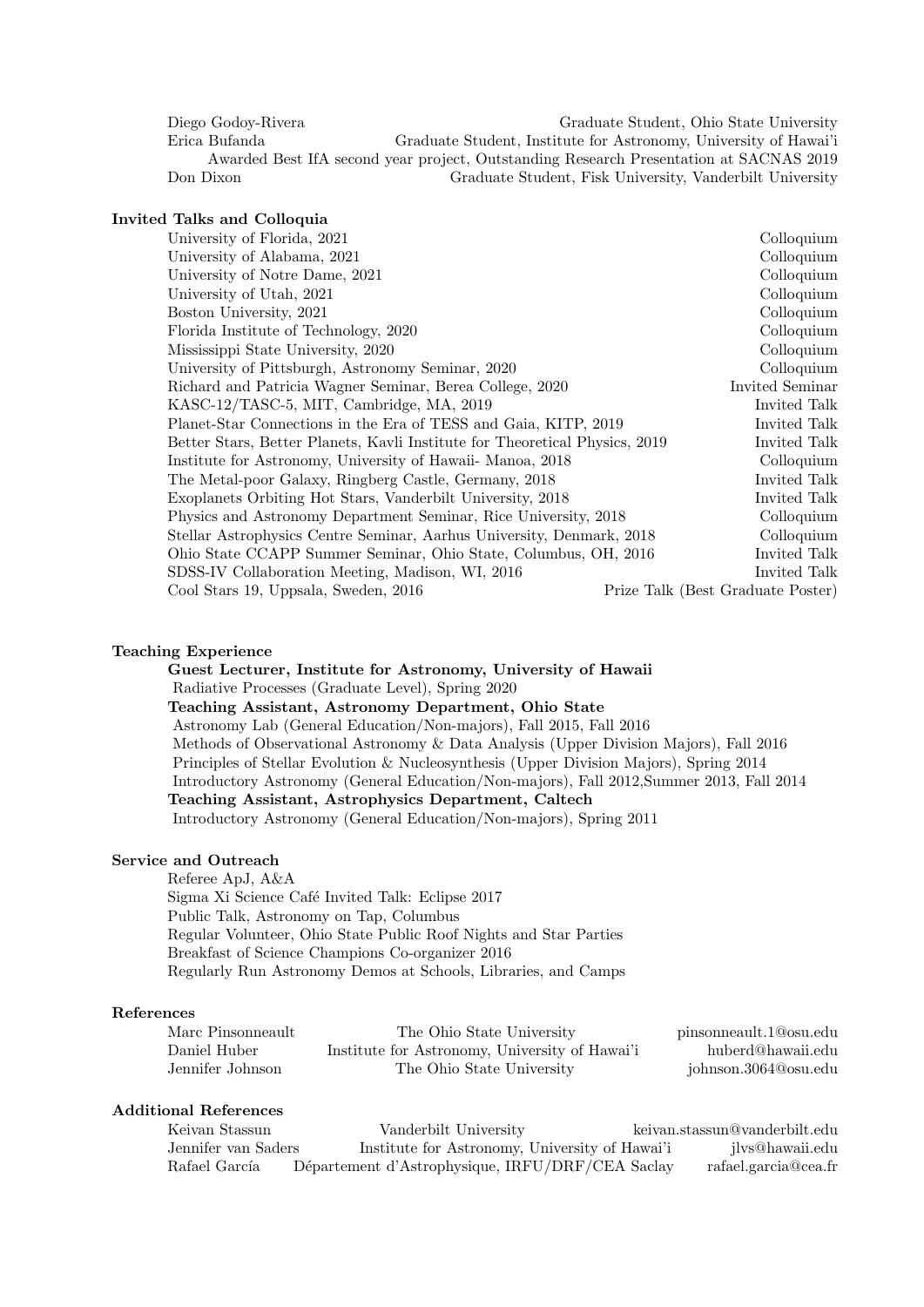## Publications

#### First Author Publications

- 1. Tayar, Jamie; Claytor, Zachary R.; Huber, Daniel; and van Saders, Jennifer. "A Guide to Realistic Uncertainties on Fundamental Properties of Solar-type Exoplanet Host Stars" Submitted.
- 2. Tayar, Jamie; Beck, Paul G.; Pinsonneault, Marc H. and 2 coauthors. "Core-Envelope Coupling in Intermediate-Mass Core Helium Burning Stars" 2019, ApJ, 887, 203.
- 3. Tayar, Jamie; Stassun, Keivan G.; Corsaro, Enrico."Predicting Granulation "Flicker" and Radial Velocity "Jitter" from Spectroscopic Observables" 2019, ApJ, 883, 195.
- 4. Tayar, Jamie; Pinsonneault, Marc H.. "Testing Angular Momentum Transport and Wind Loss in Intermediate Mass Core Helium Burning Stars" 2018, ApJ, 868, 150.
- 5. Tayar, Jamie; Somers, Garrett; Pinsonneault, Marc H.; and 28 coauthors. "The Correlation Between Mixing Length and Metallicity On the Giant Branch: Implications for Ages in the Gaia Era" 2017, ApJ, 840, 17.
- 6. Tayar, Jamie; Ceillier, Tugdual; García-Hernández, D. A. and 17 coauthors. "Rapid Rotation of Low-mass Red Giants Using APOKASC: A Measure of Interaction Rates on the Post-main-sequence" 2015, ApJ, 807, 82.
- 7. Tayar, Jamie; Pinsonneault, Marc H.. "Implications of Rapid Core Rotation in Red Giants for Internal Angular Momentum Transport in Stars" 2013, ApJL, 775, 1.

#### Contributing Author Publications: Significant Contribution

- 8. Jermyn, Adam; Tayar, Jamie; Fuller, Jim. "Differential Rotation in Convective Envelopes: Constraints from Eclipsing Binaries" 2020, MNRAS, 491, 690.
- 9. Shetrone, Matthew; Tayar, Jamie; Johnson, Jennifer A.; and 13 coauthors. "Constraining Metallicity Dependent Mixing and Extra Mixing Using [C/N] in Alpha-rich Field Giants" 2019, ApJ, 872, 137.
- 10. Ceillier, T.; Tayar, J.; Mathur, S.; and 7 coauthors. "Surface rotation of Kepler red giant stars" 2017, A&A, 605, 111.
- 11. Cody, Ann Marie; Tayar, Jamie, Hillenbrand, Lynne A.; and 2 coauthors. "Precise Highcadence Time Series Observations of Five Variable Young Stars in Auriga with MOST" 2013, AJ, 145, 79.

### Papers Led By Graduate Students: Primary Advisor

- 12. Godoy-Rivera, Diego; Tayar, Jamie; Pinsonneault, Marc; and 6 coauthors."Testing the Limits of Precise Subgiant Characterization with APOGEE and Gaia: Opening a Window to Unprecedented Astrophysical Studies" Submitted.
- 13. Dixon, Don; Tayar, Jamie; Stassun, Keivan."Rotationally Driven Ultraviolet Emission of Red Giant Stars" 2020, AJ, 160, 12.

## Papers Led By Graduate Students: Other

- 14. Nofi, Larissa A.; Johns-Krull, Christopher M.; López-Valdivia, Ricardo; and 11 coauthors. "Projected Rotational Velocities and Fundamental Properties of Low-Mass Pre-Main Sequence Stars in the Taurus-Auriga Star Forming Region" Accepted.
- 15. Hall, Oliver J.; Davies, Guy R. van Saders, Jennifer; and 9 coauthors."Asteroseismic rotation rates of 91 main sequence stars show strong agreement with weakened magnetic braking at late ages" Accepted.
- 16. Berger, Travis A.; Huber, Daniel; van Saders, Jennifer L.; and 3 coauthors. "The Gaia Kepler Stellar Properties Catalog I: Homogeneous Fundamental Properties for 186,000 Kepler Stars" 2020, AJ, 159, 280.
- 17. Claytor, Zach; van Saders, Jennifer; Santos, Ângela; and 5 coauthors. *"Chemical Evolution* in the Milky Way: Rotation-based ages for APOGEE-Kepler cool dwarf stars" 2020, ApJ, 888, 43.

# Contributing Author Publications: Work Uses My APOGEE-Kepler Catalog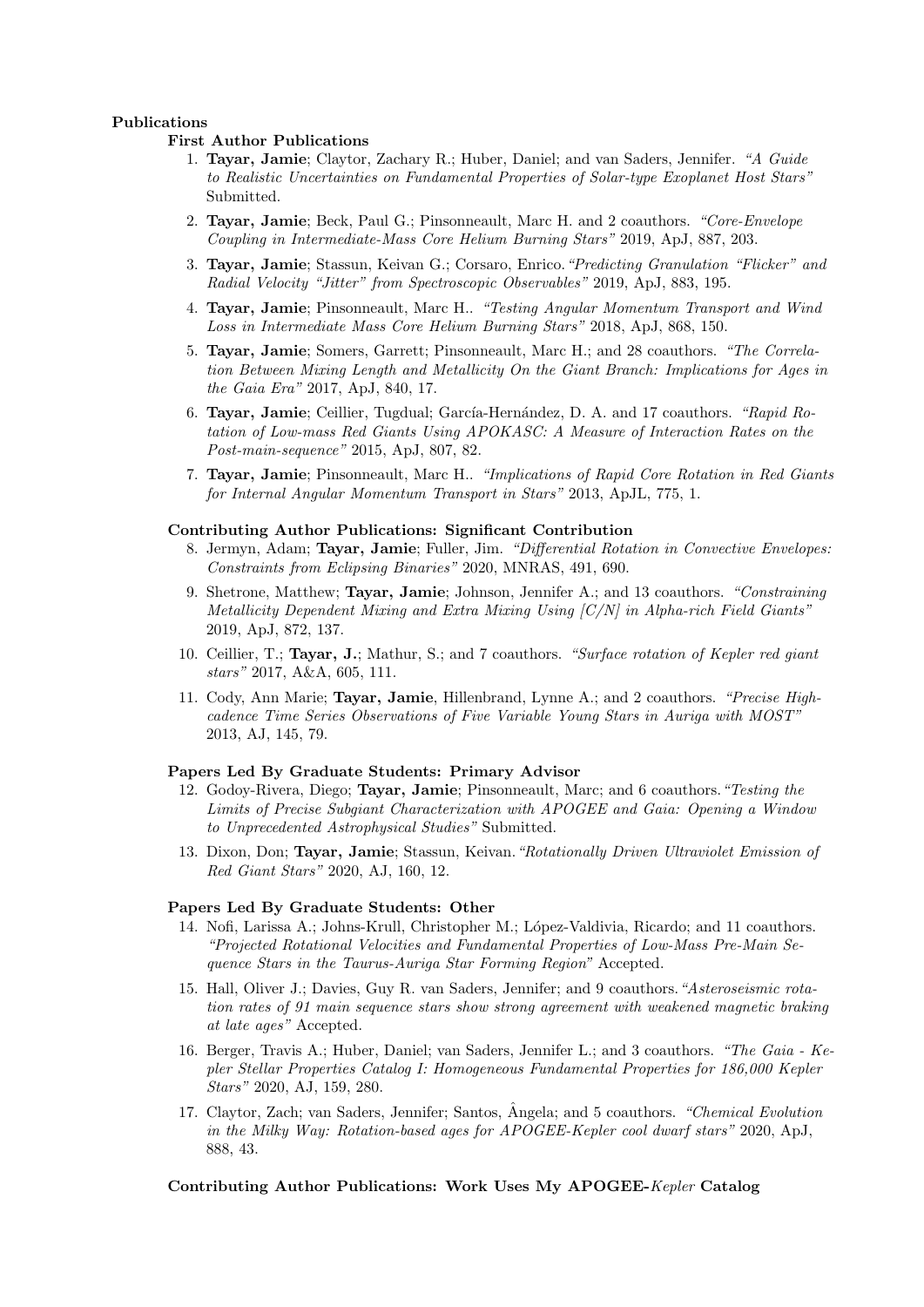- 18. Ahumada, Romina; Allende Prieto, Carlos; Almeida, Andres; and 310 coauthors. "The Sixteenth Data Release of the Sloan Digital Sky Surveys: First Release from the APOGEE-2 Southern Survey and Full Release of eBOSS Spectra" 2020, ApJS, 249, 3.
- 19. Lian, Jianhui; Thomas, Daniel; Maraston, Claudia; and 6 coauthors. "Age-chemical abundance structure of the Galaxy I: Evidence for a late accretion event in the outer disc at  $z \sim$ 0.6" 2020, MNRAS, 494, 2561.
- 20. Elsworth, Yvonne; Hekker, Saskia; Johnson, Jennifer; and 10 coauthors. "Insights from the APOKASC Determination of the Evolutionary State of Red-Giant Stars by consolidation of different methods" 2019, MNRAS, 489, 4641.
- 21. Mackereth, J. Ted; Bovy, Jo; Leung, Henry W.; and 14 coauthors. "Dynamical heating across the Milky Way disc using APOGEE and Gaia" 2019, MNRAS, 489, 176.
- 22. Aguado, D. S.; Ahumada, Romina; Almeida, Andres; and 231 coauthors. "The Fifteenth Data Release of the Sloan Digital Sky Surveys: First Release of MaNGA Derived Quantities, Data Visualization Tools and Stellar Library" 2019, ApJS, 240, 23.
- 23. Pinsonneault, Marc H.; Elsworth, Yvonne P.; Tayar, Jamie; and 33 coauthors. "The Second APOKASC Catalog: The Empirical Approach" 2018, ApJS, 239, 32.
- 24. Holtzman, Jon A.; Hasselquist, Sten; Shetrone, Matthew; Cunha, Katia; and 22 coauthors. "APOGEE Data Releases 13 and  $14$ : Data and Analysis" 2018, AJ, 156, 125.
- 25. Silva Aguirre, V.; Bojsen-Hansen, M.; Slumstrup, D.; and 21 coauthors. "Confirming chemical clocks: asteroseismic age dissection of the Milky Way disk(s)"  $2018$ , MNRAS, 475, 5487.
- 26. Abolfathi, Bela; Aguado, D. S.; Aguilar, Gabriela; and 324 coauthors. "The Fourteenth Data Release of the Sloan Digital Sky Survey: First Spectroscopic Data from the extended Baryon Oscillation Sky Survey and from the second phase of the Apache Point Observatory Galactic Evolution Experiment" 2018, ApJS, 235, 42.
- 27. Johnson, Marshall C.; Rodriguez, Joseph E.; Zhou, George; and 63 coauthors. "KELT-21b: A Hot Jupiter Transiting The Rapidly-Rotating Metal-Poor Late-A Primary of a Likely Hierarchical Triple System" 2018, AJ, 155, 100.
- 28. Albareti, Franco D.; Allende Prieto, Carlos; Almeida, Andres; and 341 coauthors. "The Thirteenth Data Release of the Sloan Digital Sky Survey: First Spectroscopic Data from the SDSS-IV Survey Mapping Nearby Galaxies at Apache Point Observatory" 2017, ApJS, 233, 25.
- 29. Serenelli, Aldo; Johnson, Jennifer; Huber, Daniel; and 23 coauthors. "The First APOKASC Catalog of Kepler Dwarf and Subgiant Stars" 2017, ApJS, 233, 23.
- 30. Bossini, D.; Miglio, A.; Salaris, M.; and 9 coauthors."Kepler red-clump stars in the field and in open clusters: constraints on core mixing" 2017, MNRAS, 469, 4718.
- 31. Zasowski, G.; Cohen, R. E.; Chojnowski, S. D.; and 32 coauthors. "Target Selection for the SDSS-IV APOGEE-2 Survey" 2017, AJ, 154, 198.
- 32. Huber, Daniel; Zinn, Joel; Bojsen-Hansen, Mathias; and 17 coauthors. "Asteroseismology and Gaia: Testing Scaling Relations Using 2200 Kepler Stars with TGAS Parallaxes" 2017, ApJ, 844, 102.
- 33. Corsaro, E.; Mathur, S.; Garca, R. A.; and 9 coauthors. "Metallicity effect on stellar granulation detected from oscillating red giants in open clusters" 2017, A&A 605, 3.
- 34. Blanton, Michael R.; Bershady, Matthew A.; Abolfathi, Bela; and 350 coauthors."Sloan Digital Sky Survey IV: Mapping the Milky Way, Nearby Galaxies and the Distant Universe" 2017, AJ, 154, 28.
- 35. Alam, Shadab; Albareti, Franco D.; Allende Prieto, Carlos; and 301 coauthors. "The Eleventh and Twelfth Data Releases of the Sloan Digital Sky Survey: Final Data from SDSS-III" 2015, ApJS, 219, 12.

## Contributing Author Publications: Contributed Data Analysis and/or Model Interpretation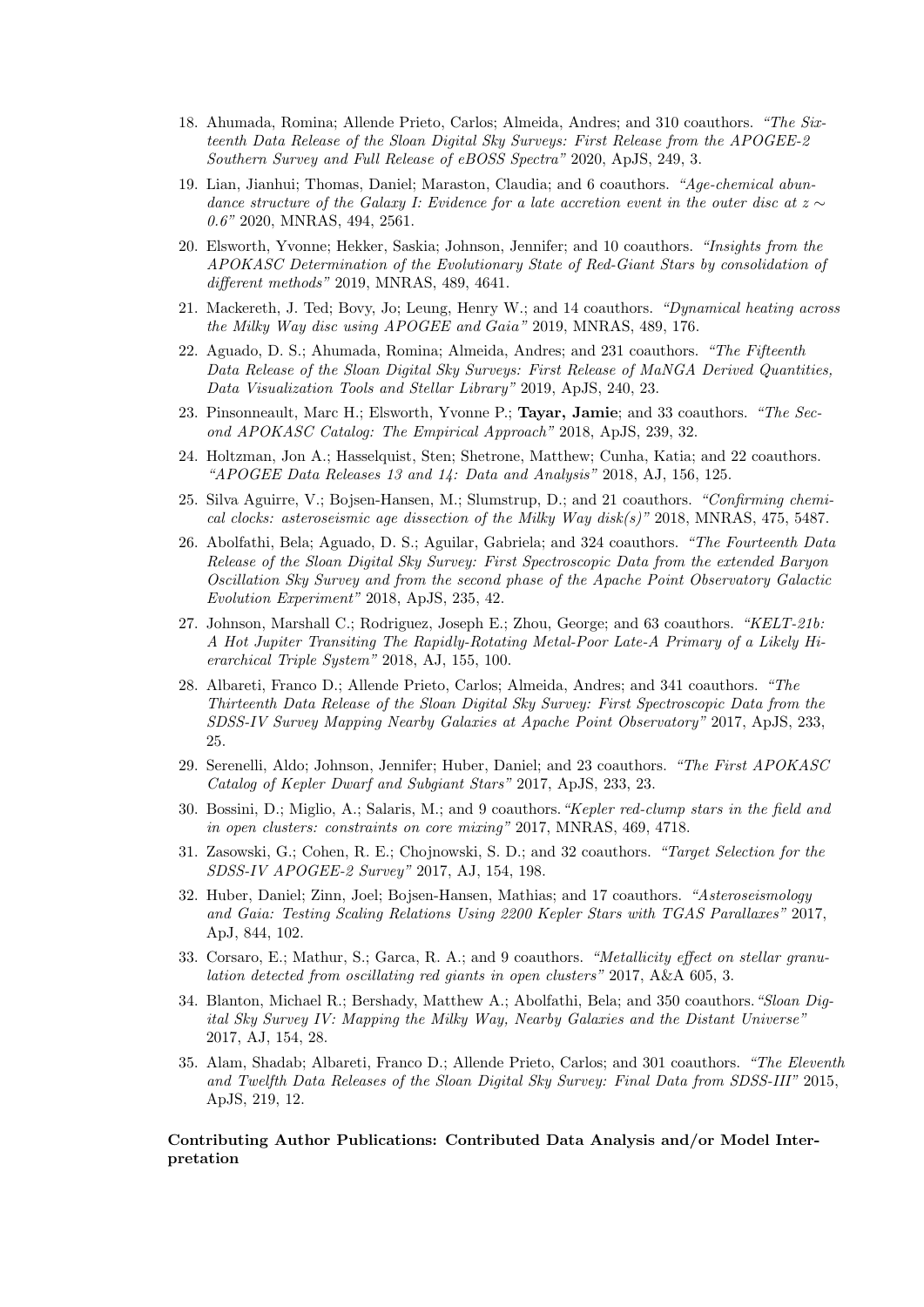- 36. Mackereth, J. Ted; Miglio, Andrea; Elsworth, Yvonne; and 29 coauthors. "Prospects for Galactic and stellar astrophysics with asteroseismology of giant stars in the TESS Continuous Viewing Zones and beyond" Accepted, ArXiv.
- 37. Thompson, Todd A.; Kochanek, Christopher S.; Stanek, Krzysztof Z.; and 7 coauthors. "Response to Comment on 'A noninteracting low-mass black hole–giant star binary system'" 2020, Science, 368, 4356.
- 38. Silva Aguirre, Victor; Stello, Dennis, Stokholm, Amalie; and 75 coauthors. "Detection and characterisation of oscillating red giants: first results from the TESS satellite" 2020, ApJ, 889, 34.
- 39. Chaplin, William J.; Serenelli, Aldo; Miglio, Andrea; and 82 coauthors. "Age dating of an early Milky Way merger via asteroseismology of the naked-eye star  $\nu$  Indi" 2020, Nature Astronomy, 4, 382.
- 40. Thompson, Todd A.; Kochanek, Christopher S.; Stanek, Krzysztof Z.; and 13 coauthors. "A noninteracting low-mass black hole–giant star binary system" 2019, Science, 366, 637.
- 41. Huber, Daniel; Chaplin, William J.; Chontos, Ashley; and 138 coauthors. "A Hot Saturn Orbiting An Oscillating Late Subgiant Discovered by TESS" 2019, AJ, 157, 245.
- 42. Hasselquist, Sten; Holtzman, Jon A., Shetrone, Matthew; Tayar, Jamie, and 13 coauthors. "APOGEE [C/N] Abundances Across the Galaxy: Migration and Infall from Red Giant Ages" 2019, ApJ, 871, 181.
- 43. Sandquist, Eric L.; Mathieu, Robert D.; Quinn, Samuel N.; and 16 coauthors. "The K2 M67 Study: A Curiously Young Star in an Eclipsing Binary in an Old Open Cluster" 2018, AJ, 155, 152.
- 44. Ceillier, T.; van Saders, J.; Garcia, R. A.; and 7 coauthors. "Rotation periods and seismic ages of KOIs - comparison with stars without detected planets from Kepler observations" 2015, MNRAS, 456, 119.
- 45. Martig, Marie; Rix, Hans-Walter; Aguirre, Victor Silva; and 30 coauthors. "Young α-enriched giant stars in the solar neighbourhood" 2015, MNRAS, 451, 2230.
- 46. Pinsonneault, Marc H.; Elsworth, Yvonne; Epstein, Courtney; and 42 coauthors. "The APOKASC Catalog: An Asteroseismic and Spectroscopic Joint Survey of Targets in the Kepler Fields" 2014, ApJS, 215, 19.
- 47. Epstein, Courtney R.; Elsworth, Yvonne P.; Johnson, Jennifer A.; and 29 coauthors. " Testing the Asteroseismic Mass Scale Using Metal-poor Stars Characterized with APOGEE and Kepler" 2014, ApJL, 785, 28.

### Contributing Author Publications: Contributed Observational Data

- 48. Williams, P.R.; Pancoast,A; Treu,T.; and 155 coauthors. "Space Telescope and Optical Reverberation Mapping Project. XII. Broad-line Region Modeling of NGC 5548" 2020, ApJ, 902, 74.
- 49. Horne, Keith; De Rosa, G.; Peterson, B. M.; and 155 coauthors. "Space Telescope and Optical Reverberation Mapping Project. IX. Velocity-Delay Maps for Broad Emission Lines in NGC 5548" Submitted, ArXiv.
- 50. Kriss, G.A.; De Rosa, G.; Ely, J.; and 164 coauthors. "Space Telescope and Optical Reverberation Mapping Project. VIII. Time Variability of Emission and Absorption in NGC 5548 Based on Modeling the Ultraviolet Spectrum" 2019, ApJ, 881, 153.
- 51. De Rosa, G.; Fausnaugh, M.M.; Grier, C.J.; and 99 coauthors. "Velocity-Resolved Reverberation Mapping of Five Bright Seyfert 1 Galaxies" 2018, ApJ, 866, 133.
- 52. Fausnaugh, M. M.; Starkey, D. A.; Horne, K.; and 69 coauthors."Continuum Reverberation Mapping of the Accretion Disks in Two Seyfert 1 Galaxies" 2018, ApJ, 854, 107.
- 53. Fausnaugh, M. M.; Grier, C. J.; Bentz, M. C.; and 69 coauthors."Reverberation Mapping of Optical Emission Lines in Five Active Galaxies" 2017, ApJ, 840, 97.